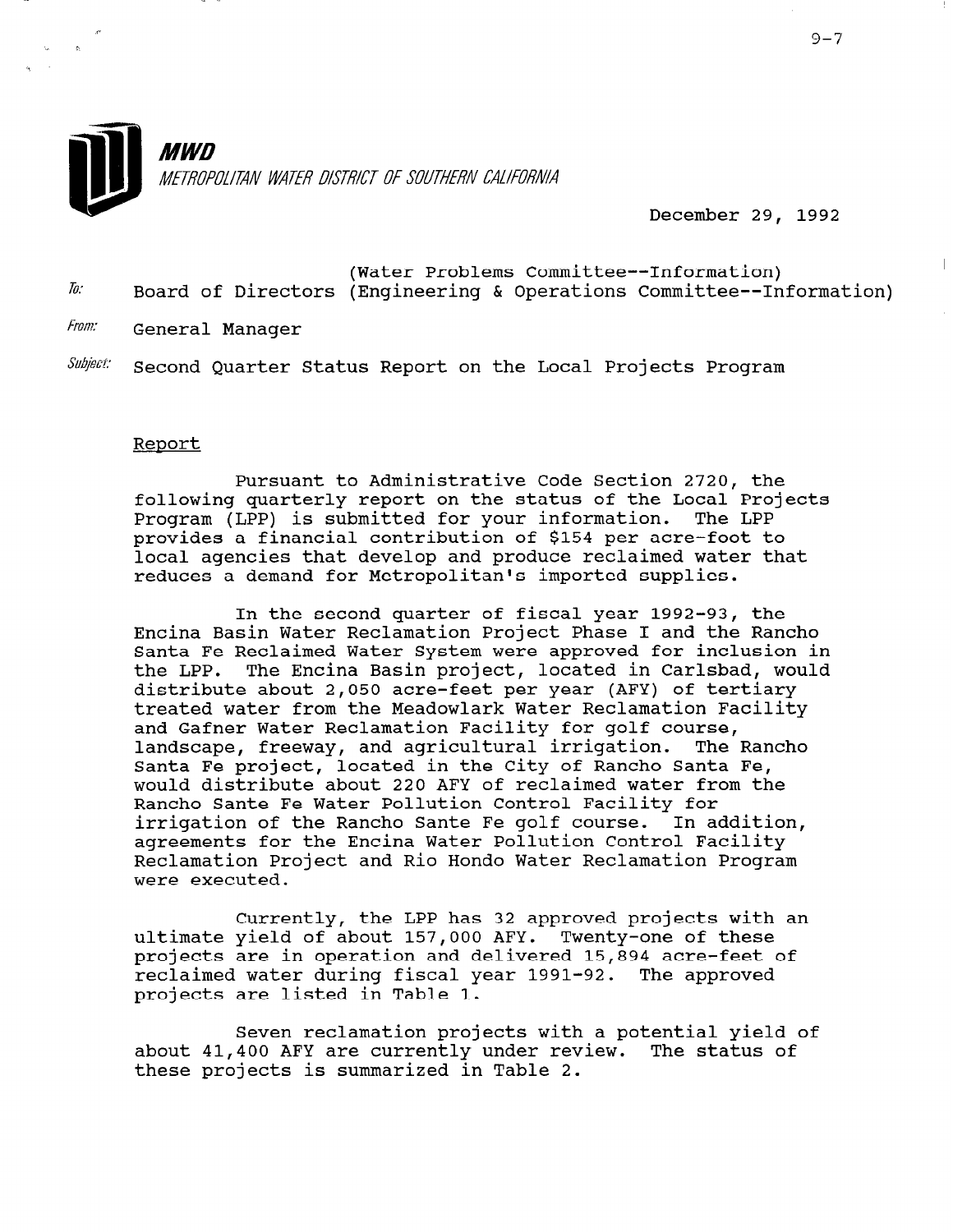$\bar{\rho}$   $\bar{\phi}$ 

Board Committee Assignments

This letter is referred for information to:

The Water Problems Committee because of the requirement for quarterly reports on the status of the Local Projects Program imposed by Administrative Code Section  $2720(e)$ ; and

The Engineering and Operations Committee because of the requirement for quarterly reports on the status of the Local Projects Program imposed by Administrative Code Section  $2720(a)$ .

#### Recommendation

For information only.

oute 11

RM:gn

Attachments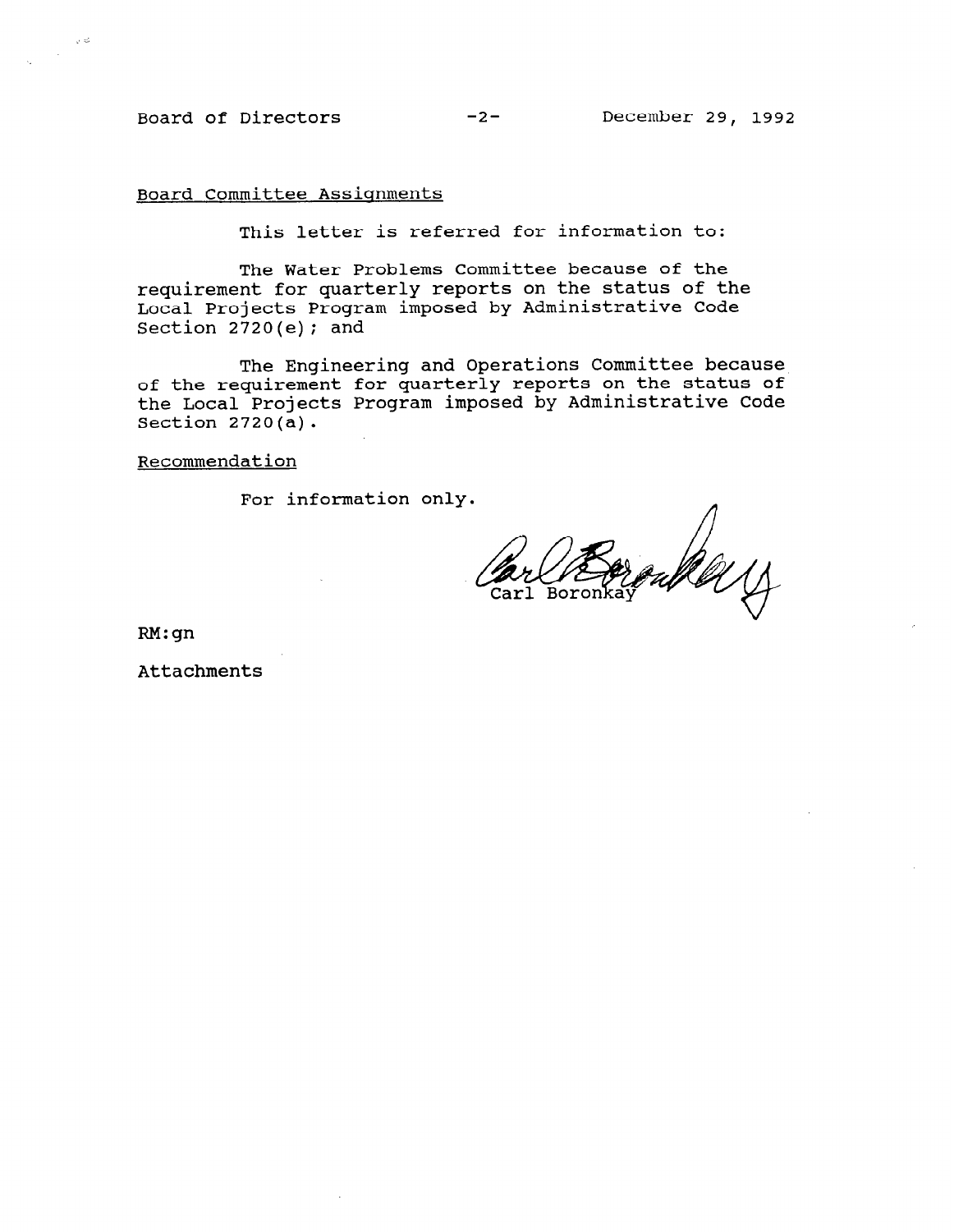# TABLE 1

÷

 $\bar{z}$ 

 $\bar{L}$ 

 $\hat{\mathcal{A}}$ 

 $\hat{\mathcal{A}}$ 

 $\mathcal{L}^{\text{max}}$ 

 $\bar{z}$ 

### APPROVED RECLAMATION PROJECTS IN THE LOCAL PROJECTS PROGRAM

 $\mathcal{A}^{\pm}$ 

| ULTIMATE                                                  |                                                   |                                                |                                |  |
|-----------------------------------------------------------|---------------------------------------------------|------------------------------------------------|--------------------------------|--|
| LOCAL PROJECTS PROGRAM                                    | <b>YIELD</b><br>(ACRE-FEET/YR)                    | OPERATING<br>AGENCY                            | <b>MEMBER</b><br><b>AGENCY</b> |  |
| South Laguna Reclamation Project*                         | 860                                               | South Coast Water<br>District (WD)             | <b>CMWD</b>                    |  |
| Las Virgenes Reclamation<br>Project*                      | 2,700                                             | LVMWD-Triunfo<br>County Sanitation<br>District | LVMWD                          |  |
| Arlington Basin Groundwater<br>Desalter Project*          | 6,100<br>Santa Ana Watershed<br>Project Authority |                                                | <b>WMWD</b>                    |  |
| Long Beach Reclamation Project*                           | 1,700                                             | City of Long Beach                             | City of<br>Long Beach          |  |
| Irvine Reclamation Project*                               | 10,000                                            | Irvine Ranch WD                                | <b>MWDOC</b>                   |  |
| Santa Margarita Water Reclamation<br>Expansion Project*   | 3,600                                             | Santa Margarita WD                             | <b>MWDOC</b>                   |  |
| Glenwood Nitrate Water Reclamation<br>Project*            | 1,600                                             | Crescenta Valley<br>County WD                  | <b>FMWD</b>                    |  |
| Lakewood Water Reclamation Project*                       | 440                                               | City of Lakewood                               | <b>CBMWD</b>                   |  |
| Green Acres Reclamation Project*                          | 7,000                                             | Orange County WD                               | <b>MWDOC</b>                   |  |
| South Laguna Reclamation Expansion<br>Project*            | 700                                               | South Coast WD                                 | CMWD                           |  |
| Fallbrook Sanitary District<br>Water Reclamation Project* | 1,200                                             | Fallbrook Sanitary<br>District                 | <b>SDCWA</b>                   |  |
| Calabasas Reclaimed Water System<br>Extension Project*    | 700                                               | Las Virgenes MWD                               | LVMWD                          |  |
| Trabuco Canyon Reclamation<br>Expansion Project*          | 800                                               | Trabuco County WD                              | <b>MWDOC</b>                   |  |
| Glendale Water Reclamation Expansion<br>Project*          | 600                                               | City of Glendale                               | City of<br>Glendale            |  |
| Shadowridge Water Reclamation<br>Project*                 | 375                                               | Buena Sanitation<br>District                   | <b>SDCWA</b>                   |  |

 $\sim$ 

 $\label{eq:3.1} \begin{array}{ccccc} & & & & \mathcal{C}^1 & \\ & & & & & \mathcal{C}^1 & \\ & & & & & \mathcal{C}^1 & \\ & & & & & \mathcal{C}^1 & \\ & & & & & & \mathcal{C}^2 & \\ & & & & & & \mathcal{C}^2 & \\ & & & & & & & \mathcal{C}^3 & \\ & & & & & & & \mathcal{C}^4 & \\ & & & & & & & \mathcal{C}^5 & \\ & & & & & & & & \mathcal{C}^6 & \\ & & & & & & & & \mathcal{C}^6 & \\ & & & & & & & & & \mathcal{C}^6 & \\ & & & & & &$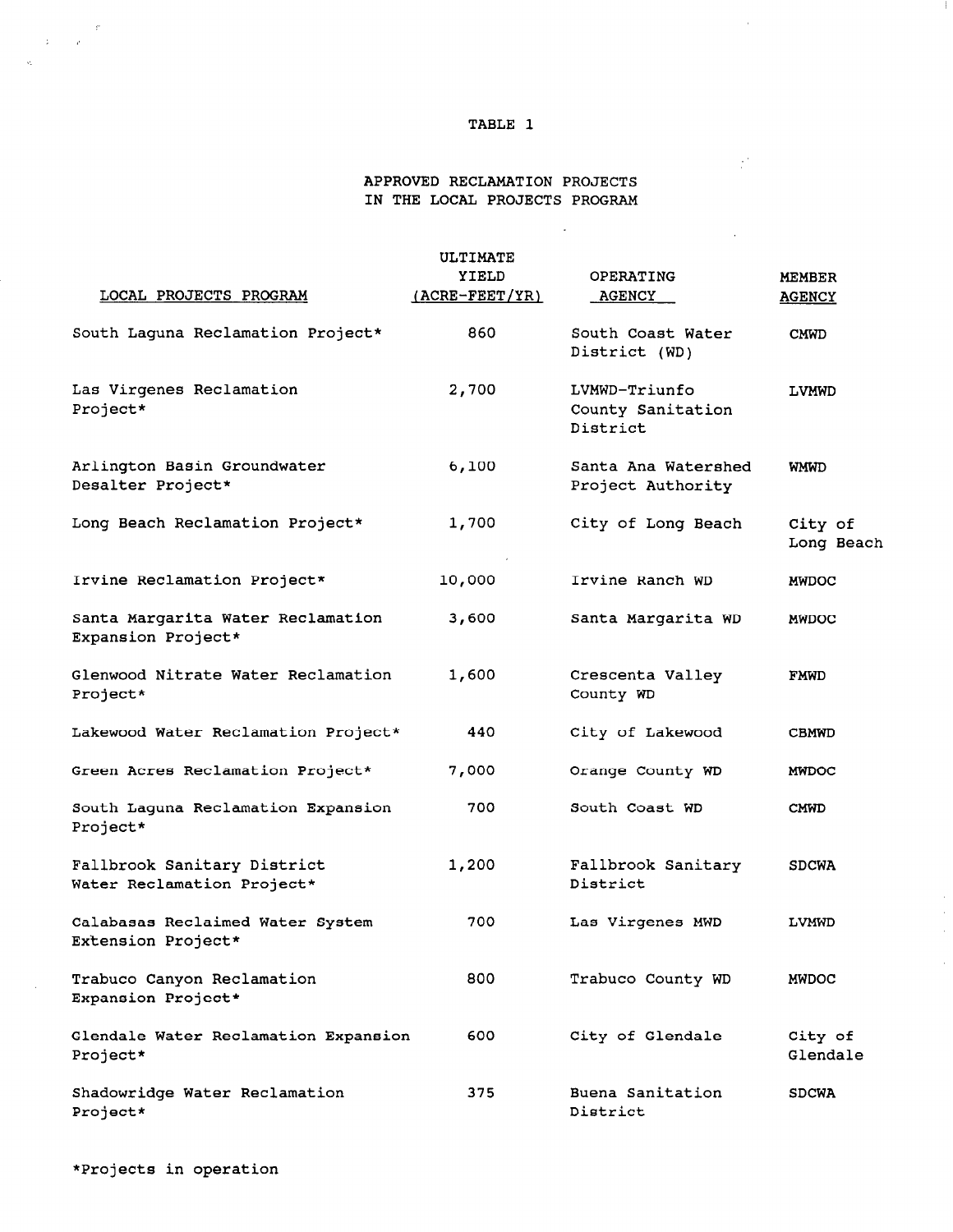| ULTIMATE                                                       |                         |                                 |                                |  |
|----------------------------------------------------------------|-------------------------|---------------------------------|--------------------------------|--|
| LOCAL PROJECTS PROGRAM                                         | YIELD<br>(ACRE-FEET/YR) | OPERATING<br><b>AGENCY</b>      | <b>MEMBER</b><br><b>AGENCY</b> |  |
| Los Angeles Greenbelt Project*                                 | 1,610                   | City of Los Angeles             | City of<br>Los Angeles         |  |
| Santa Maria Water Reclamation<br>Project                       | 1,600                   | Ramona MWD                      | <b>SDCWA</b>                   |  |
| Moulton Niguel Water Reclamation<br>Project                    | 8,000                   | Moulton Niguel WD<br>$\ddot{l}$ | <b>MWDOC</b>                   |  |
| San Clemente Water Reclamation<br>Project*                     | 4,000                   | City of San Clemente            | <b>CMWD</b>                    |  |
| Rancho California Reclamation<br>Expansion Project             | 6,000                   | Rancho California WD            | <b>EMWD</b>                    |  |
| Walnut Valley Water Reclamation<br>Expansion Project*          | 500                     | Walnut Valley WD                | <b>TVMWD</b>                   |  |
| San Pasqual Water Reclamation<br>Project                       | 1,100                   | City of San Diego               | <b>SDCWA</b>                   |  |
| Oceanside Water Reclamation Project*                           | 300                     | City of Oceanside               | <b>SDCWA</b>                   |  |
| Century Reclamation Program*                                   | 5,500                   | Central Basin MWD               | <b>CBMWD</b>                   |  |
| Oak Park/North Ranch Reclaimed Water<br>Distribution System    | 1,300                   | LVMWD/TCSD                      | <b>LVMWD</b>                   |  |
| West Basin Water Reclamation<br>Program                        | 70,000                  | West Basin MWD                  | <b>WBMWD</b>                   |  |
| Otay Water Reclamation Project<br>Phase I*                     | 1,500                   | Otay Water District             | <b>SDCWA</b>                   |  |
| Encina Water Pollution Control<br>Facility Reclamation Project | 165                     | Encina Wastewater<br>Authority  | <b>SDCWA</b>                   |  |
| Cerritos Reclaimed Water Expansion<br>Project                  | 260                     | City of Cerritos                | <b>CBMWD</b>                   |  |
| Rio Hondo Water Reclamation<br>Program                         | 5,000                   | Central Basin MWD               | <b>CBMWD</b>                   |  |
| Encina Basin Water Recalmation<br>Project Phase I              | 2,050                   | Carlsbad MWD                    | <b>SDCWA</b>                   |  |

 $\hat{\boldsymbol{\beta}}$ 

 $\label{eq:2} \frac{1}{\sqrt{2}}\left(\frac{1}{\sqrt{2}}\right)^2$ 

 $\label{eq:2} \begin{array}{c} \mathcal{P} \\ \mathcal{P} \\ \mathcal{P} \\ \mathcal{P} \\ \mathcal{P} \end{array}$ 

l.<br>N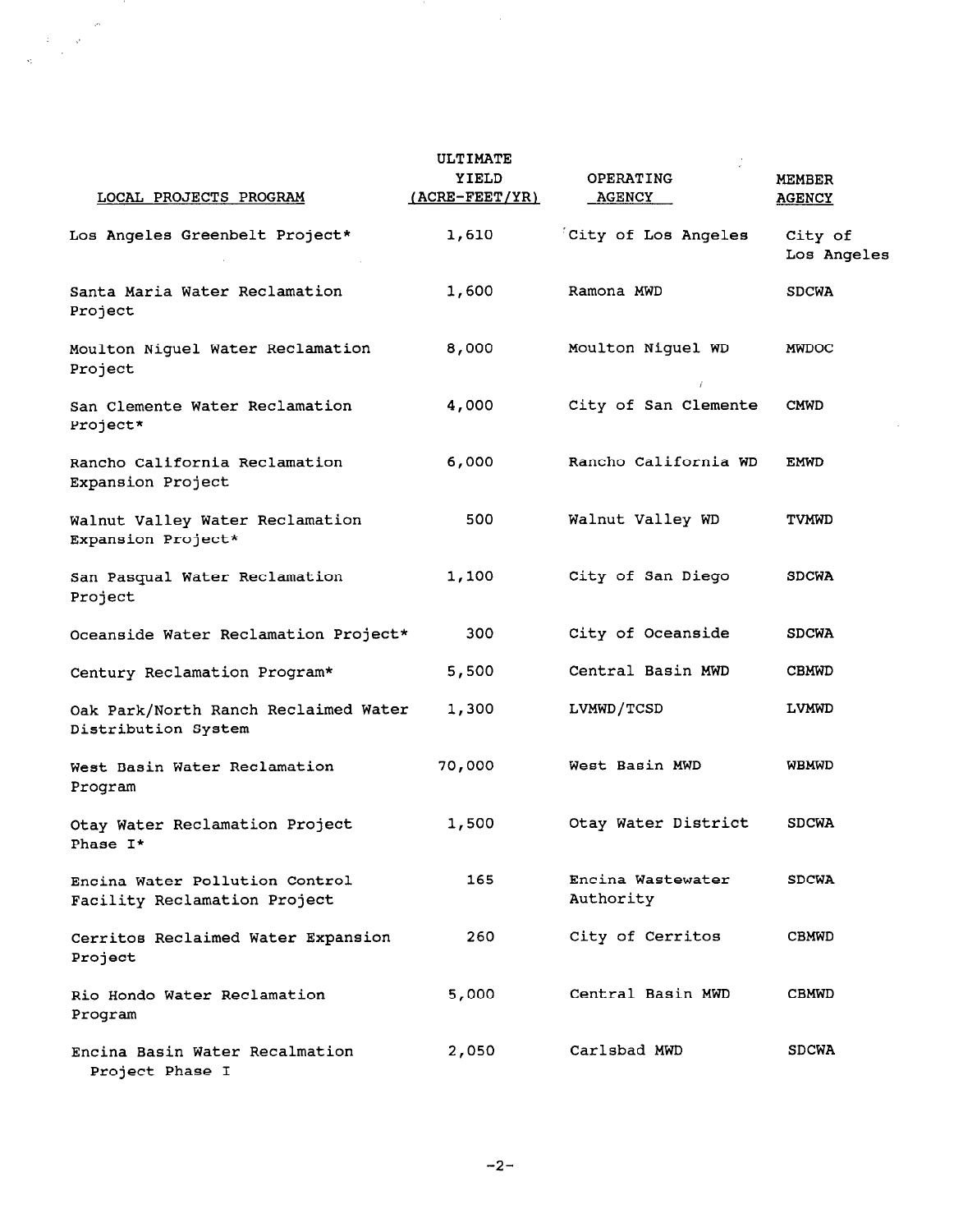|      | LOCAL PROJECTS PROGRAM                                                           | ULTIMATE<br>YIELD<br>$(ACRE-FEET/YR)$ |              | OPERATING<br><b>AGENCY</b>                              | <b>MEMBER</b><br><b>AGENCY</b> |  |
|------|----------------------------------------------------------------------------------|---------------------------------------|--------------|---------------------------------------------------------|--------------------------------|--|
|      | Rancho Santa Fe Reclaimed<br>Water System                                        | 220                                   |              | Rancho Santa Fe<br>Community Services<br>District       | <b>SDCWA</b>                   |  |
|      | TOTAL YIELD OF 32 APPROVED PROJECTS<br>157,140                                   |                                       |              |                                                         |                                |  |
|      | *Projects in operation                                                           |                                       |              |                                                         |                                |  |
|      | CBMWD Central Basin Municipal Water<br>District                                  |                                       | <b>MWDOC</b> | Municipal Water District of Orange<br>County            |                                |  |
| CMWD | Coastal Municipal Water District                                                 |                                       | <b>SDCWA</b> | San Diego County Water Authority                        |                                |  |
| TCSD | Triunfo County Sanitation District                                               |                                       | <b>WBMWD</b> | West Basin Municipal Water District                     |                                |  |
| EMWD | Eastern Municipal Water District                                                 |                                       | <b>TVMWD</b> | Three Valleys Municipal Water District                  |                                |  |
| FMWD | Foothill Municipal Water District<br>LVMWD Las Virgenes Municipal Water District |                                       | WMWD         | Western Municipal Water District of<br>Riverside County |                                |  |

 $\sim$ 

JMBCHA2

 $\sim$ 

 $\sim 10^6$